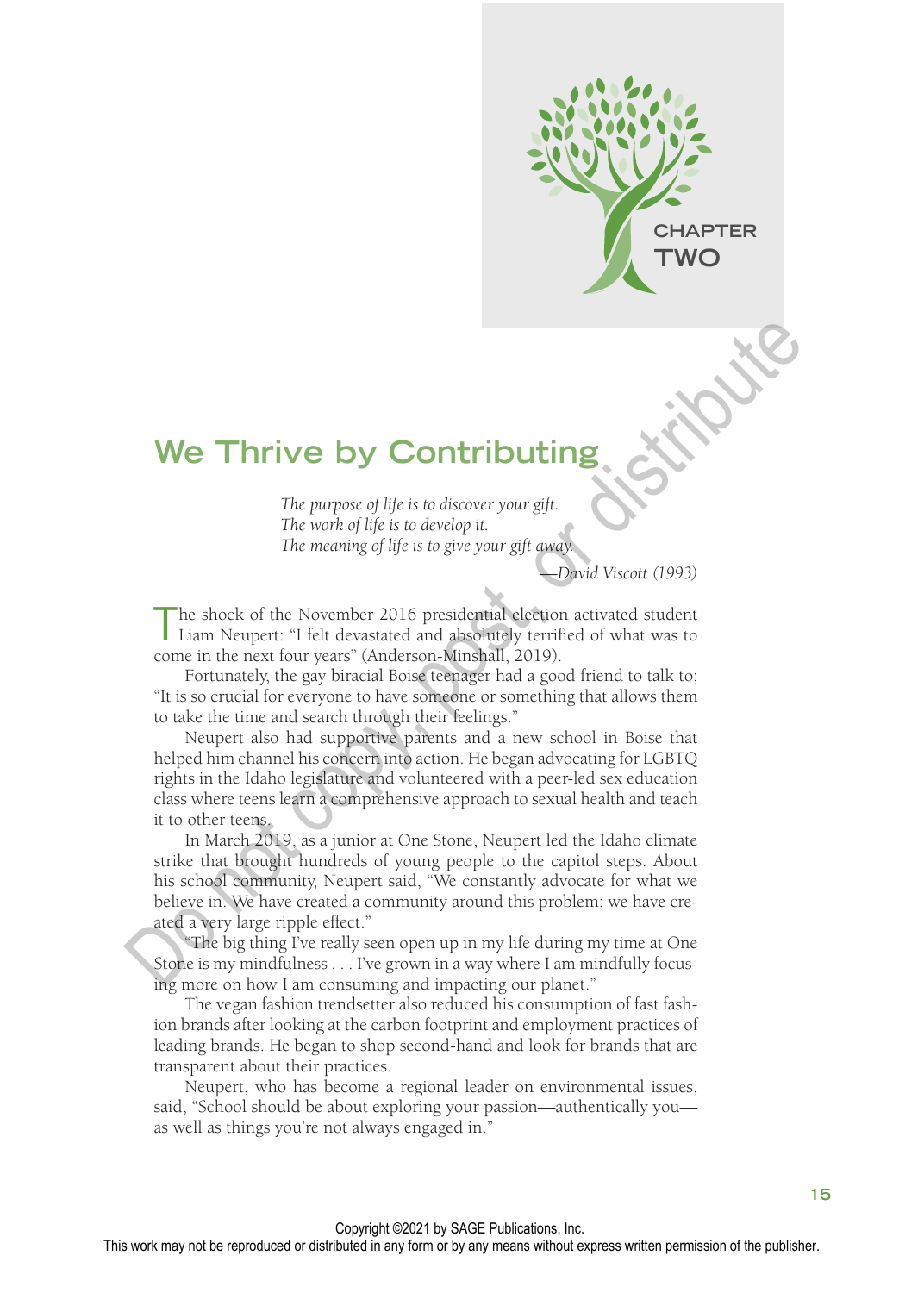Neupert serves on the board of the school that is raising an "army of good for good." The 2019 cohort of One Stone students in the Lab School and after-school program completed over 400 projects, many of which were in service to the community, including parent and teen discussions about alcohol abuse; teaching middle school girls about healthy relationships and behaviors; a campaign to reduce waste from single-use cups; a campaign to fight drinking and driving on graduation night; taking refugees on outdoor adventures, and three-dimensional printing parts for local businesses (T. Vander Ark, 2019, October 21).

The project topics are student generated or generated by the community. Both students and coaches are informed by community input. At the beginning of the school year, One Stone issued a "Request for Problems" to its local partners that would be used to inform their investigations and contributions.

"Students are willing and ready to talk about tough topics that adults are often conditioned to steer away from," explained founder Teresa Poppen. At One Stone, they don't shy away from difficult subjects like depression and substance abuse. When they host community conversations, adults are often surprised at the poised and thoughtful ways One Stone students address emerging issues. the mean and control of the school of the school of the school of the school of the school part (be seed to inform their investigations and<br>contributions.<br>Contributions are willing and ready to all about tugh top-sight and

#### **In this chapter, we discuss**

- Contribution as not a new idea but a way of being in community that dates back to the earliest years of our existence as a species
- How leading with making a difference might be the way to change the world and that there is no better time to make a difference than now
- The psychological, mental, and physical benefits of leading with contribution
- How contribution builds community and connects us to the ever growing social economy

One Stone is one of the growing number of school communities dedicated to equip and empower youth to contribute to the common good. The idea is new to modern public education, but it has been central to all of the great faith traditions and foundational to civilizations that flourish.

# **Contribution Is Ancient Wisdom**

As long as people have been living in community, there has been an ethic of mutualism and a practical wisdom of purposeful service. Spurred by a mix of mindfulness, gratitude, and obligation, all of the great faith traditions which built global communities value contribution.

The Jewish tradition of *Tikkun Olam* involves acts of kindness to perfect or repair the world. It implies that each person has a hand in working toward the betterment of his or her own existence, as well as the lives of future generations—it asks people to take ownership of their world (Noparstak, n.d.).

Copyright ©2021 by SAGE Publications, Inc.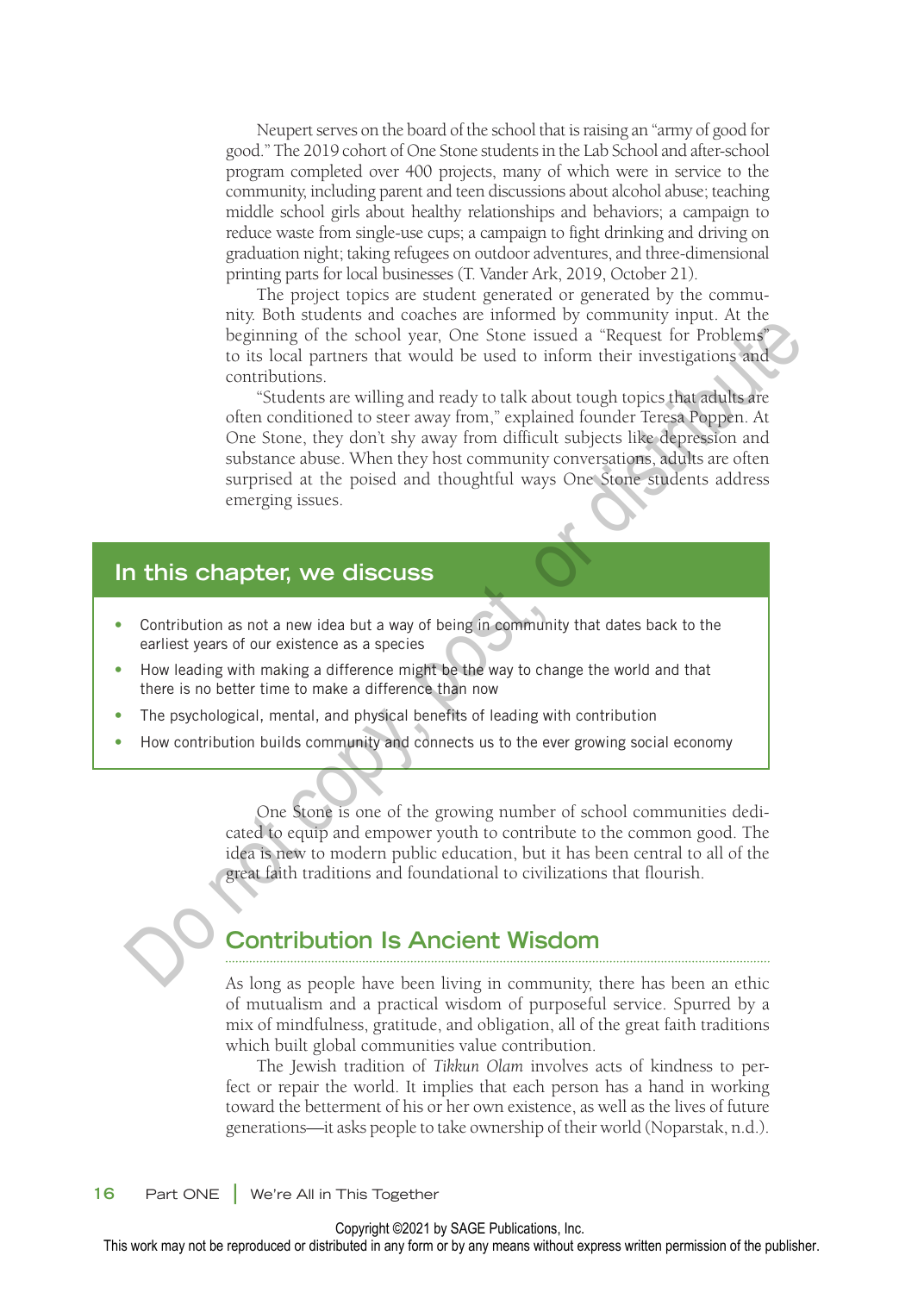#### **Repair the World by Repairing Lives**

Kim Lathrop was born with no arms or legs. She lives on her own and every day is a challenge. A team of Bay Area makers created a device that helps Kim grab things with her mouth and bring them closer for ease of use. The simple device is inexpensive to produce and could improve the lives of paraplegics worldwide.

The maker community that addressed Kim's need is a chapter of Tikkun Olam Makers (TOM), a global movement that "creates and disseminates affordable solutions to neglected challenges of people living with disabilities, the elderly and the poor."

TOM teams identify neglected challenges, prototype affordable solutions, upgrade what works into products, and disseminate solutions to end-users. Three dozen global TOM communities are supported by Reut, an Israeli social impact group founded by Gidi Grinstein in 2004.

We find this emphasis on contribution in other faith traditions as well. For example, Father of the Protestant Reformation, Martin Luther, viewed vocation as the locus of the Christian life. He said the purpose of every vocation is to love and serve your neighbors. God does not need your good works, Luther said, but your neighbor does (Veith, 2016). Social welfare is a principal value in the Islamic tradition. The practice of service to humanity is widely instructed and encouraged (Stefon, 2010). The high holy days of Passover, Easter, and Ramadan all celebrate reconciliation. The world's great religions teach this spirit of making all things new in daily life. TOM teams identify negleeded challenges, prototye affordable solutions, upgrade works into products, and disseminate solutions to end-users. Three dozen global TOM communities are supported by Reut, an Israel social inpact

#### **Working for Social Justice and Human Dignity in Chicago**

Billy Moore did 20 years of hard time for a murder he committed as a young man. For more than a decade after his release, he has worked as a life coach for other ex-cons for The Inner-City Muslim Action Network (IMAN), a community organization that fosters health, wellness and healing in the inner-city by organizing for social change, cultivating the arts, and operating a holistic health center.

The IMAN vision is "To serve as the model of the Muslim tradition of facilitating transformational change in urban communities, by inspiring others towards critical civic engagement exemplifying prophetic compassion in the work for social justice and human dignity beyond the barriers of religion, ethnicity, and nationality."

The nonprofit was formed in 1997 by Dr. Rami Nashashibi and is guided by deep spiritual convictions around principles of human dignity, social justice, and compassion, particularly for marginalized people of color in the inner city.

Dana, acts of generosity and giving, is the first theme in Buddhism. A kind and compassionate attitude toward every living being and the world is central to Buddhist teaching (Moffitt, n.d.). And the indigenous approach to living sustainably is based on nurturing relationships in communities through sharing and the understanding that our planet is a living entity that must be cared for and preserved for future generations (Share the World's Resources, 2010).

Chapter Two **|** We Thrive by Contributing **17**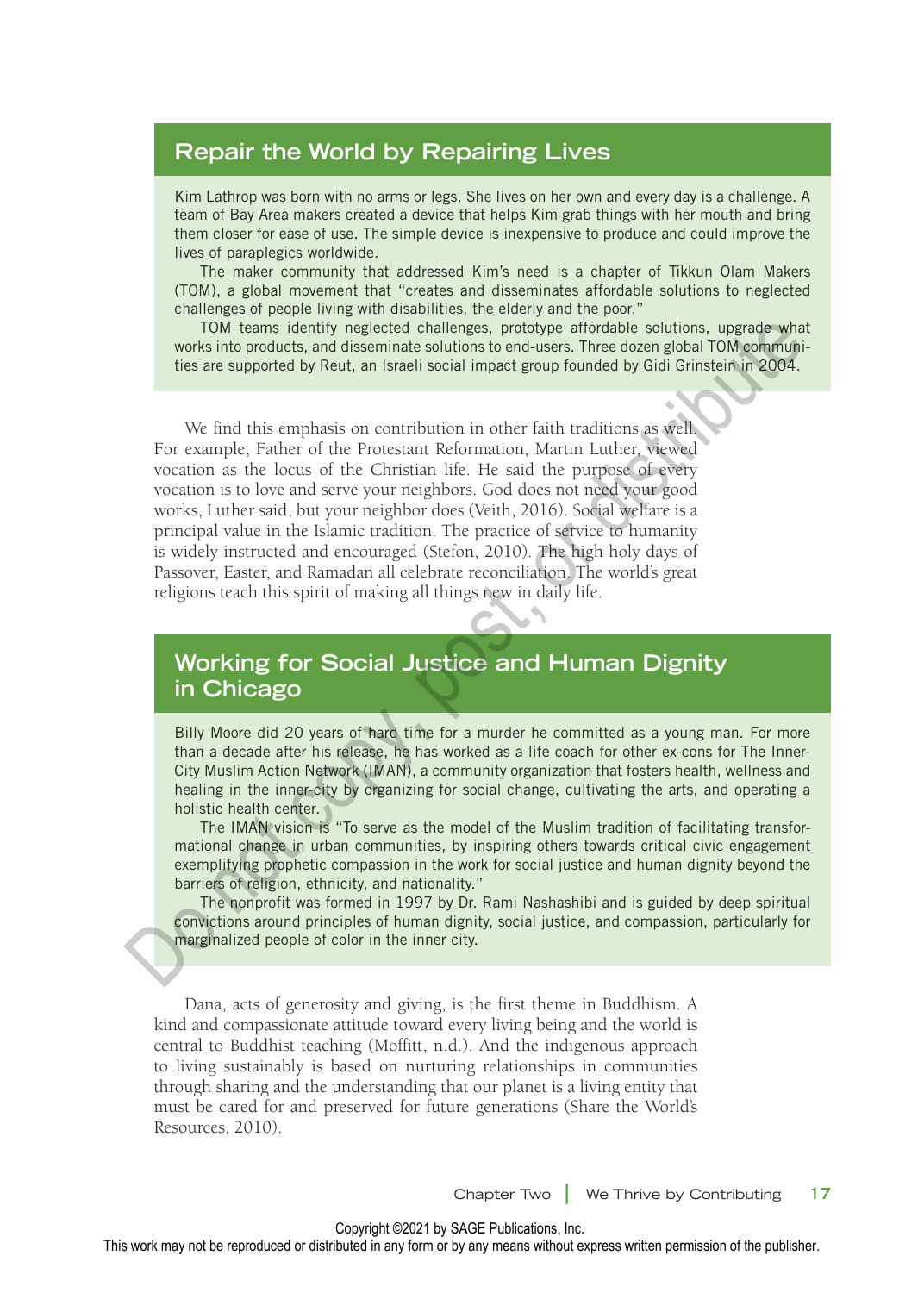## **Teaching Civic Virtues**

The new reality is that many young people do not grow up in communities of practiced religion. Generation Z is the least religious generation. Instead, "Post-Millennials live in a culture of choice, self-actualization and freedom of expression," said Sacred Heart Professor Christel Manning (2019).

While positive for a sense of tolerance and opportunity seeking, this trend of non-religiosity raises questions. Will more young people grow up outside communities of caring adults? How will young people be exposed to role models of contribution?

Contributing to the common good is a civic virtue. It's one of four elements of practical wisdom identified by the Jubilee Centre for Character and Virtue at the University of Birmingham. The others are intellectual virtues like curiosity and critical thinking, moral virtues including compassion and integrity, and performance values of getting work done with persistence and collaboration.

Developing these virtues—what some might call character education has been a historical component of schooling, from ancient through modern times, with the exception of a few decades at the end of the 20th century in many Western democracies.

After more than two decades of preoccupation with grade-level testing in reading and math, a growing number of schools in the United States and around the world are returning to broader aims, with contribution at the core.

And rather than reading about character in a textbook, more schools are taking an applied approach and supporting youth-led efforts to serve the community. Finding a way to make a difference in the community uniquely develops all the top skills—self-direction, curiosity, and civic identity identified by Turnaround for Children's Building Blocks for Learning, a framework for the development of skills children need for success in school and beyond (Stafford-Brizard & Cantor, 2016). from the most of controllation in the controllation of controllation in Controllation in Controllation in Cyncicle and Wirely the University of Birmingham. The others are intellectual varings Virtue at the University of Bi

The Building Blocks report makes clear that these priority skills are built through modeling, support, and opportunities to apply and transfer them independently. Relationships and social context are keys.

## **"Empowering All Students to Make Meaningful Contributions to the World"**

That is the remarkable motto of the Loudoun County Public Schools, a sprawling district northwest of Washington, DC, serving about 84,000 students in 94 schools.

In his 5 years as superintendent in Loudoun, Dr. Eric Williams led community conversations that resulted in updating district aims. While many districts reference citizenship as a goal, Williams appreciates the personal nature of contribution and the breadth of expression in private sector careers, community service, and civic engagement.

He believes in "engaging students in solving authentic problems as a means to developing students as knowledgeable critical thinkers, communicators, collaborators, creators, and contributors."

**18** Part ONE **|** We're All in This Together

Copyright ©2021 by SAGE Publications, Inc.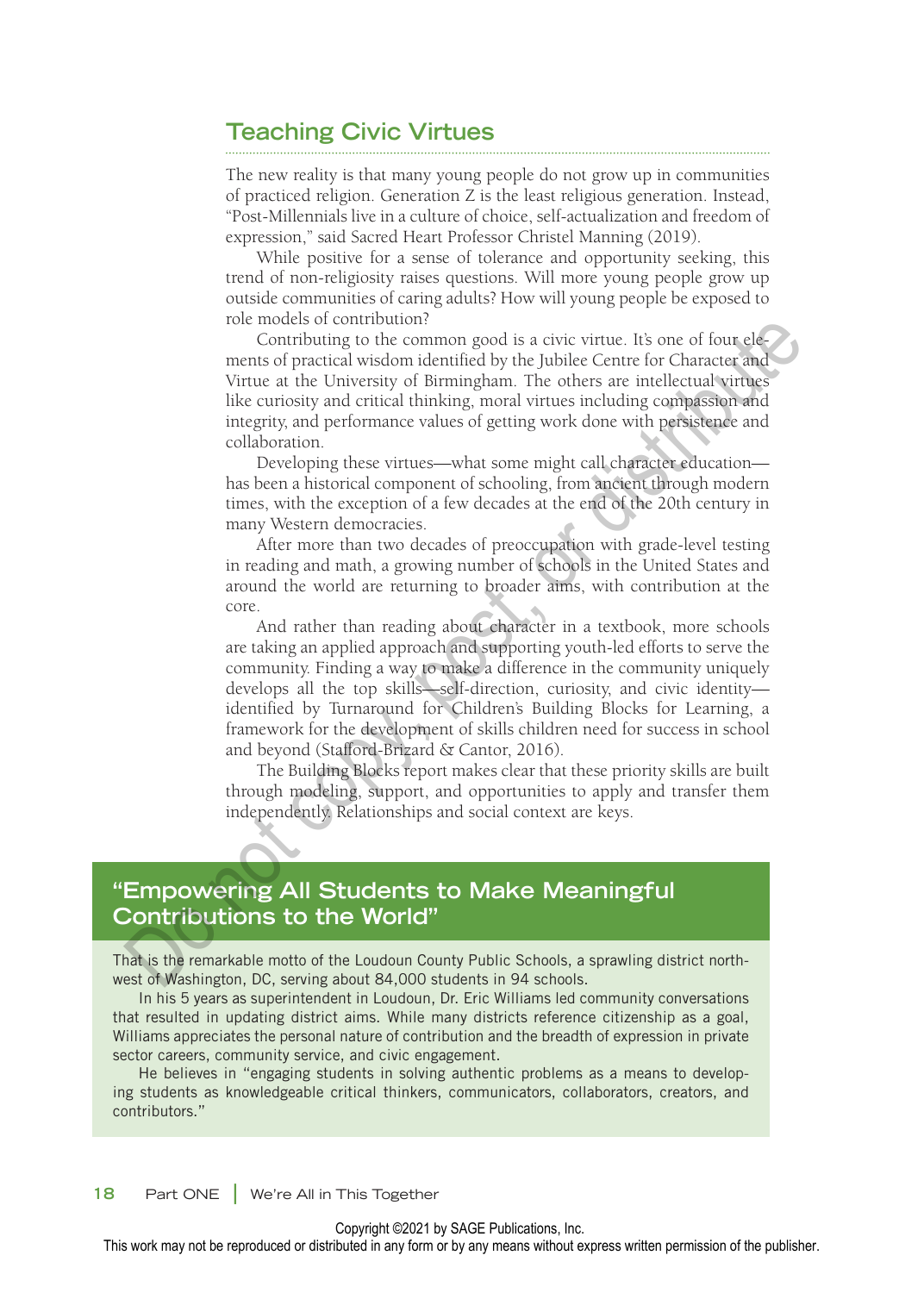"When learners see themselves as an entrepreneur now, when there is a real audience for their work now, they have a strong sense of ownership of their work," said Williams

In elementary school, Williams looks for students working in small groups to solve an authentic problem. They might consult an expert to develop a knowledge base and then share the solution with that expert.

At one Loudoun middle school, several students struggled with cancer. Their classmates developed projects to learn about different types of cancer and raise funds for a cure. "We want to see learners choosing a problem and coming up with solutions across content areas," said Williams.

Another elementary school developed pitches for Amazon's second headquarters. Students did a ton of research on local geographic and economic strengths and they developed pitches on why Amazon should locate its second headquarters in Loudoun. Economic development officials and Amazon Web Services executives came and listened to the student proposals.

Middle school students developed pitches for historical markers. Based on a student proposal, the state approved a monument at the Ashburn Colored School, which served African American students during the era of segregation.

At a Loudoun high school, students developed a project to test road de-icing materials that were alternatives to traditional, more environmentally damaging de-icers. Students pitched their ideas to community experts, including state transportation officials and promoted the alternative de-icers through social media and homeowner association newsletters.

Williams believes in "engaging students in solving authentic problems as a means to developing as knowledgeable critical thinkers, communicators, collaborators, creators, and contributors."

"Having students focus on authentic problems can be a game-changer," added Williams. "Ownership leads to persistence. Learning will be deeper. Student ownership of their work leads to persistence when the work becomes difficult. And ultimately learning will be deeper and longer lasting" ("Eric Williams" 2019).

# **What If Impacting the World Was the Goal?**

Educators working with high school students observe a good deal of boredom. They often ask about how to engage students so that they learn the required content. Sasha Barab (an Arizona State professor) thinks that is the wrong question (Peters, 2019). and a convince besetter with the section of the section of the section of the section of the section of the section of Model school students show why Amazon should locate its second headquarters in Loudoun. Economic develo

Barab suggests a thought experiment: What would happen if educators reversed the core assumptions, beginning with the interrelations of person, content, and context and then put emphasis on how to leverage success with particulars to generate appreciation of universals?

In other words, what if we started with the learner and what they care about?

"In contrast," argues Barab, "when one treats impacting the world as the goal, then the criteria for success becomes whether the individual can, and chooses to, leverage the to-be-learned content in ways that are relevant to goals that they view as important."

"In this redesign," explains Barab, "the focus is on learners making progress in situations that they care about and for which universals have value." In contrast to systems that privilege only content, a redesign would put person and context on equal footing.

"Such a system would prioritize people thriving in particular situations, not on consuming content in ways that might have value in some future situation."

Chapter Two **|** We Thrive by Contributing **19**

Copyright ©2021 by SAGE Publications, Inc.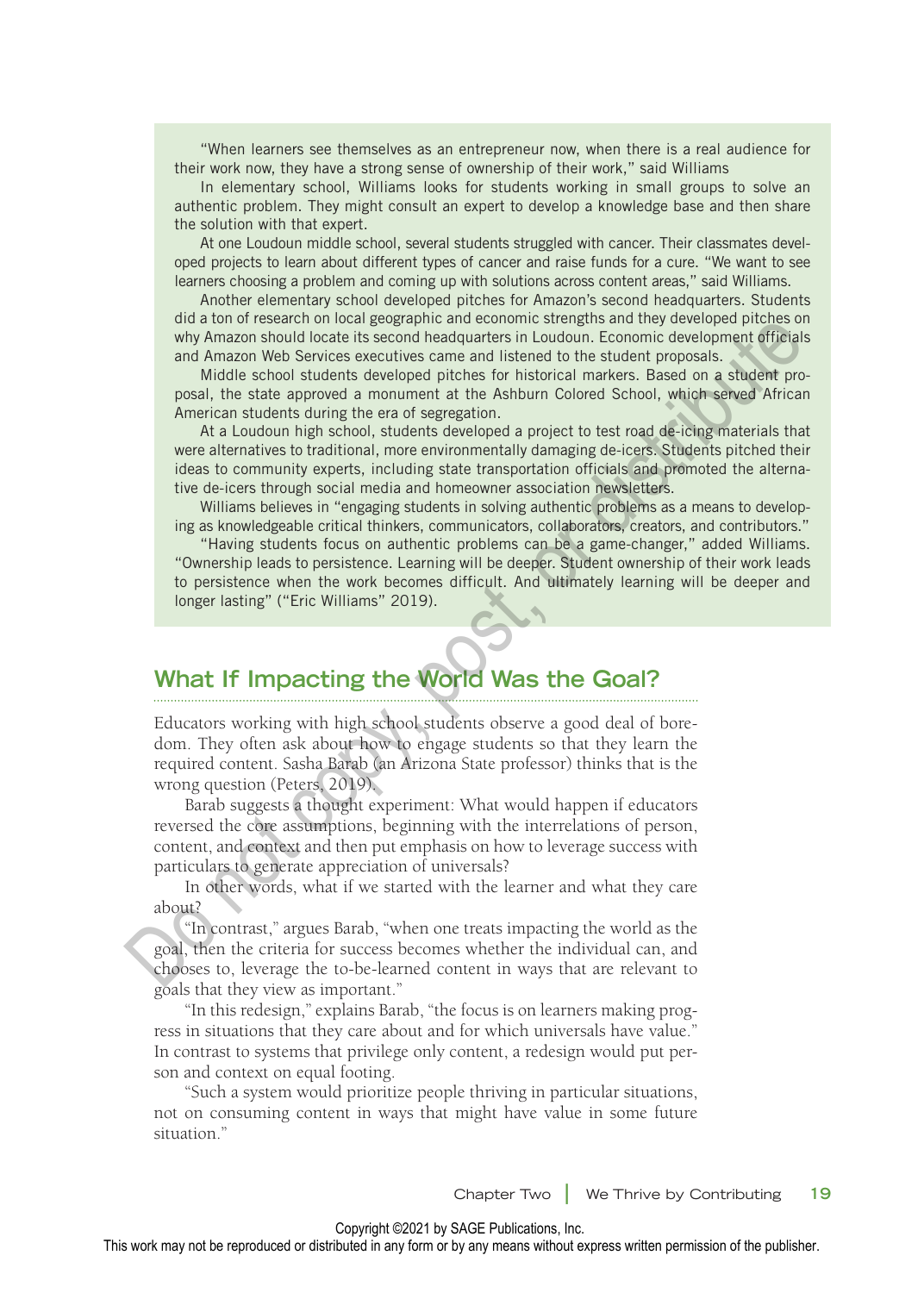Imagine schools that were laboratories of transformation—of people and communities—rather than places where formulas and facts were memorized. Imagine if schools helped young people to understand who they are, what they're good at, and where they will make their initial contribution. Barab concludes,

By starting with the specific use cases that learners care about and the progress they wish to make in these situations, or even that the educators wanted them to make, one would begin to see the power of the situation and the learner, resulting in an educational system that valued making awesome people who can do great things over one that primarily cares about disembodied articulations.

#### **EL Education Focuses on Contribution**

EL Education is a national network of schools and a leading curriculum provider with a threedimensional vision of achievement where students master knowledge and skills, develop character, and create high-quality work.

At the heart of character is the ideal of contributing to a better world—students "putting their learning to use as active citizens, working for social justice, environmental stewardship, and healthy, equitable communities (e.g., citizenship, service, advocacy)."

The character core is supported by helping learners develop a positive identity. That includes agency, purpose, and belonging. The academic environment is designed to support character growth through compelling curriculum, student-engaged assessment, deeper instruction, and a student advisory called Crew.

A middle school example of students contributing to a better world is Polaris Charter Academy in Chicago where 96% of students knew a gunshot victim. Students met with community stakeholders, researched peacekeepers, wrote a book, created public service announcements, and organized a citywide day of peace (EL Education, n.d.)

#### **Benefit Mindset in Leadership**

A new priority for school leaders might be to develop a benefit mindset, one that is focused on doing good and not just personal gain. Developing a benefit mindset pushes beyond development and gain purely for individual growth and puts others, well-being and development into the equation. School leaders who look past supporting individuals getting ahead at the expense of others and optimize the opportunities for collective growth and good embrace this mindset. The thermal matrix and matrix and the state of the state of the state of the state of the state of the state of the state of the state of the state in the state of the state of the state of the state is a national retwork

Ashley Buchanan, Director at Cohere, describes it as building on a growth mindset and "not only [where we] seek to fulfil our potential, but choose to do it in a way that serves the wellbeing of all" (Benefit Mindset, n.d.). The Benefit Mindset School Guide invites educators to consider a new way of thinking about the purpose of learning and to consider contribution as a central priority of learning.

Buchanan and Kern (2017) write:

The Benefit Mindset describes everyday leaders who discover their strengths to make valuable contributions to causes that are greater than the self, leaders who believe in

Copyright ©2021 by SAGE Publications, Inc.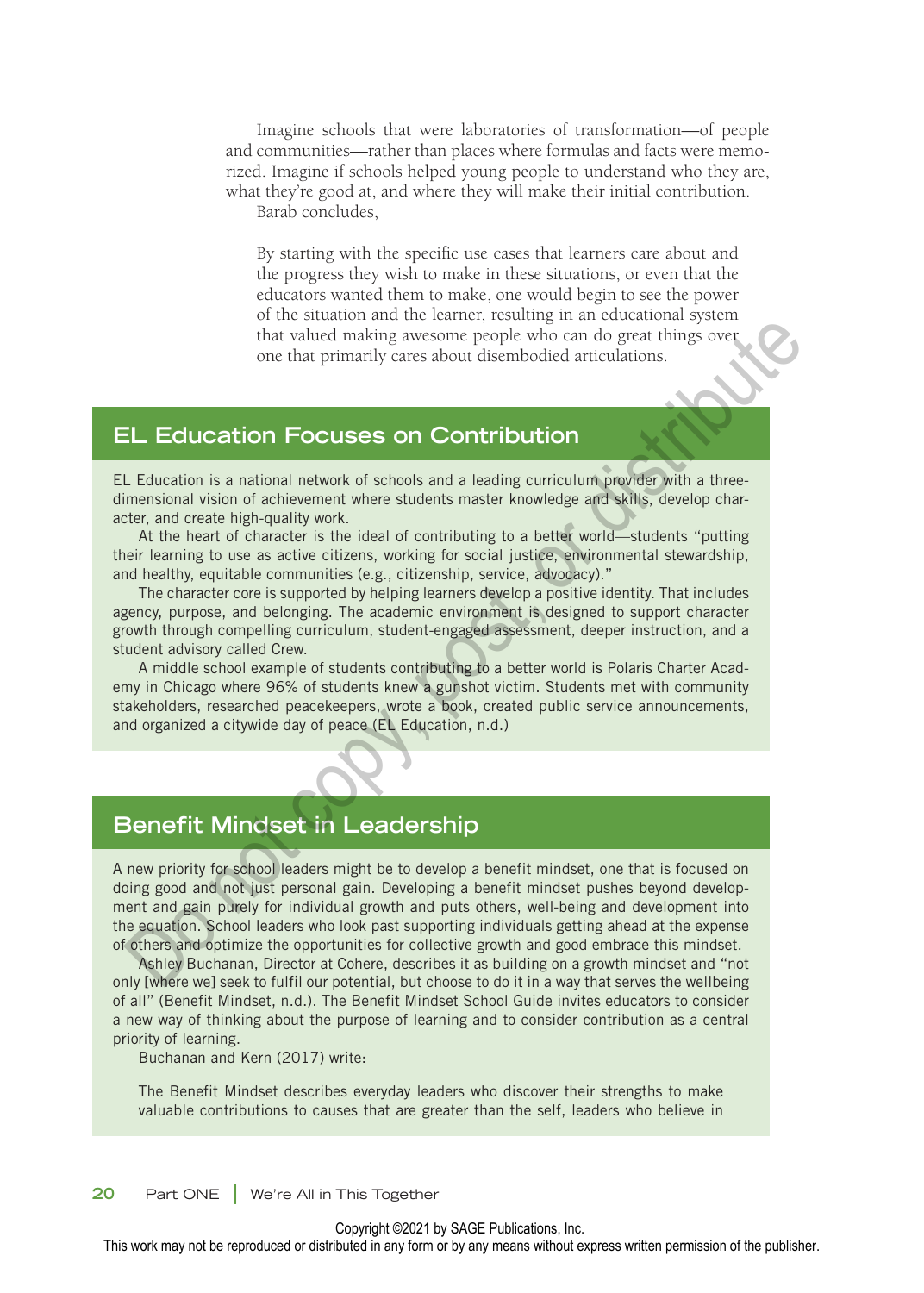making a meaningful difference, positioning their actions within a purposeful context. We argue that creating cultures of contribution and everyday leadership could be one of the best points of leverage we have for simultaneously bringing out the best in people, organizations and the planet.

"Everyone deserves an education that is about their own development as a human being," said Peter Senge. "The purpose of education—is for me to become me—in the context of the society that I live, so I can truly contribute to my society" (TaishiConsulting10, 2012).

If impacting the world was the purpose of education and a focal point for schools, the potential to change the world and to uplift communities is endless. Not only is it a key to our future, but difference making is motivating, supported by science, and easier than ever.

## **Difference Making Is Motivating**

Speaking to better preparation and motivation, Google's Jaime Casap frequently says, "Don't ask a student what she wants to be when she grows up. Ask her what problem she wants to solve" (T. Vander Ark, 2017, January 24).

Focusing on local versions of global problems and opportunities makes learning authentic, integrated, and community connected. Young people

#### **Exploring Real-World Problems**

Del Lago Academy—Campus of Applied Science is a public high school in Escondido, just north of San Diego. It's a single pathway school focused on health and biotechnology.

Del Lago scholars are challenged to explore real-world problems that extend beyond the classroom by establishing side-by-side working relationships with industry mentors.

"We believe students who are challenged intellectually by actively exploring real-world problems value their learning and are motivated to succeed," said principal Ruth Hellams (2019).

The mission includes preparing "innovators who create solutions to local and global problems through empathy, creativity, and collaboration."

Another mission component is to create "world citizens who are respectful, responsible, ethical, and compassionate." This aspiration is addressed, in part, through the advisory system, a weekly opportunity for scholars to meet and share their awareness and appreciation of others' culture, values, and diversity. They build stronger relationships with each other and enhance community and well-being. become me—in the context of the society that I live, so I can truly contribute<br>to my society" (TashitConsulting 10, 2012).<br>If impacting the world was the purpose of education and a focal point<br>for schools, the potential to

Student tour guides at De Lago gladly explain the five pillars that serve as mutual agreements of how they live and work together: Welcome, Do No Harm, Never Too Late To Learn, Choice Words, Be The Best.

Robert, a senior, found "Be the Best" to be motivating. He knew all the faculty and took advantage of the fact that they all care. After experiencing success at Del Lago in digital media, virtual reality, and podcasting, Robert is heading to UCLA film school.

Chapter Two **|** We Thrive by Contributing **21**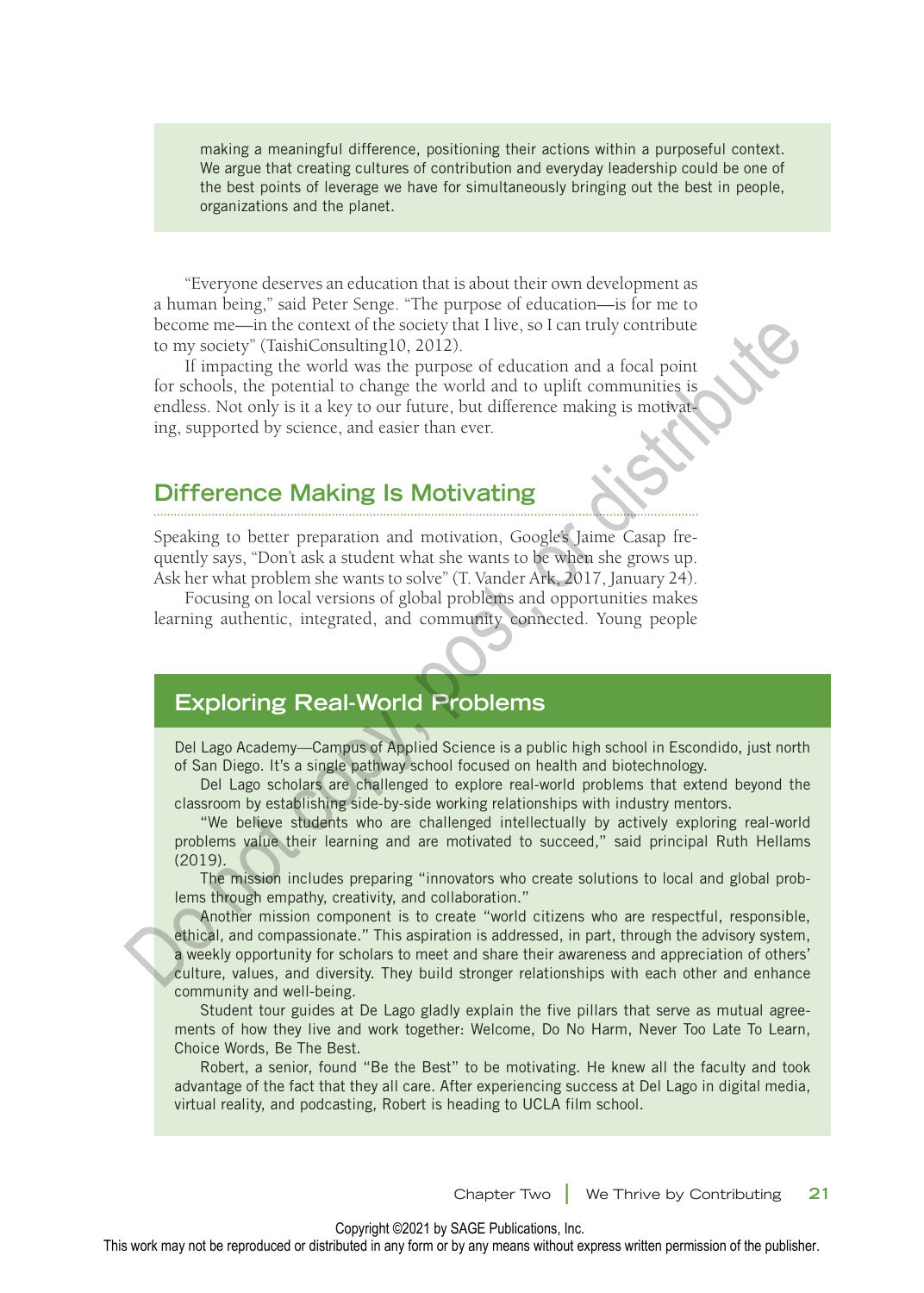gain confidence as they experience success and contribute to their communities. Students are more motivated by real-world tasks and learning that has purpose. True projects and learning that is focused on making a difference is innately real world and authentic (Lombardi, 2007).

Difference making can fuel a greater motivation for learning communication skills that otherwise might have seemed less interesting to develop or taking on a bigger problem than the learner thought they could possibly handle. When a learner knows they are going to impact a real person, place, or challenge, it drives deeper learning.

Michael Joyner was an indifferent high school student in Tucson. After graduating, he tried several colleges before ending up at the University of Arizona where he joined the track team but almost flunked out. He decided he'd become a fireman and signed up for the test. Because he was a runner, a graduate student asked Joyner if he wanted to be a subject in a study on lactic acid. He showed up and ran in the lab, and told Freakonomics, "Man, this is unbelievable. There's actually people who do this for a living" (Dubner, 2020).

The head of the physiology lab told Joyner he could be a student assistant if he got his grades up. He started getting straight As. "I saw that if you wanted to do studies in humans where you put catheters in and do biopsies and that sort of thing, it would be facilitated if you were a physician," explained Joyner. He went to medical school to become a research physiologist. Today, Dr. Joyner is a professor at the Mayo Clinic and is what Freakonomics (2019) called "a big deal in the field of exercise physiology." metric with the point was mathematic and the contract of the contract of the contract of the contract control by the state team but almost fluid both the decirate signal and the rest. Because he was a number, a graduate su

Joyner's story illustrates the power of purpose and how quickly a bad student can become an academic star when there is a clear path to contribution. His accidental appearance in the lab that turned into a productive career is also a reminder of how important broad exposure, work experiences, and good guidance are to helping young people connect with a sense of purpose.

"If you are motivated, you learn better and remember more of what you learned" (Murayama, 2018). The science of motivation points us to contribution and difference making time and time again, including in Joyner's case. Whether motivated by rewards, intrinsic or extrinsic, or by the change and chemistry in the brain when one makes a connection to another human, we all can benefit from making a difference.

Increased academic motivation can not only come from seeing yourself on a path to contribution but by helping others. High school students raise their own academic achievement by giving advice to younger students on how to improve study habits, upending traditional beliefs about how to boost motivation and performance for struggling students.

"When someone is struggling to meet their goals, we intuitively believe that giving them advice may improve their performance," said Wharton researcher Lauren Eskreis-Winkler. A Character Lab study revealed that the inverse was true: "We increase individual motivation and ultimately performance by placing students in a position to give, rather than receive, help. If we want to motivate kids, we should give them opportunities to help others" (Eskreis-Winkler, Milkman, Gromet, & Duckworth, 2019).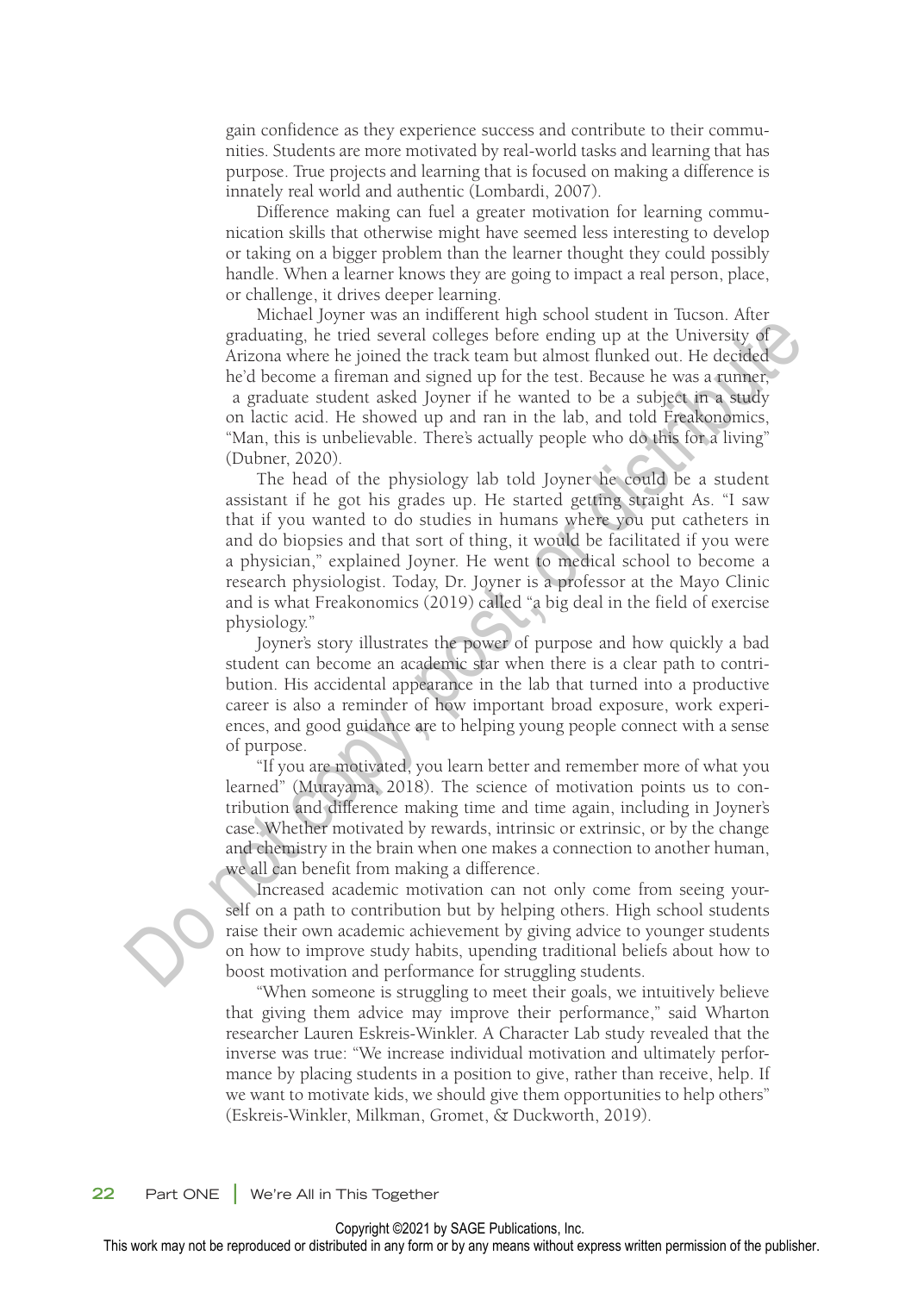# **The Psychology Behind Making a Difference**

Young people are now more likely to choose a job based on how it enables them to contribute to something larger than themselves (Peters, 2019). This is supported by several global surveys, including a 2019 Deloitte survey of over 60% of millennials who shared that a sense of purpose is why they work for the company (Peters, 2019). Another 2016 survey of millennials showed that more than 64% of employees would consider a company's social and environmental commitments when deciding whether it was a place they wanted to work (Cone Communications, 2016).

Our future (and likely a large portion of our current) workforce wants to have jobs where they are making a difference (Deloitte, 2019). Many millennials surveyed said they wanted to work for a company that was focused on "improving society rather than just generating profits" (Fink, 2019).

Companies like Patagonia have declared that they are in the business of making a difference in the world and that they want employees who are dedicated to doing good in the world.

Certified B Corporations, including Patagonia, are businesses that meet high standards of verified social and environmental performance, public transparency, and legal accountability to balance profit and purpose. The growing number of so-called B Corps are accelerating a shift to redefine success in business and build a more inclusive and sustainable economy. B Corps use profits and growth as a means to a greater end: positive impact for their employees, communities, and the environment. The B Corp community works toward reduced inequality and poverty, a healthier environment, stronger communities, and more high-quality jobs with dignity and purpose. Nonprofit B Lab certifies company claims and annually honors top changemakers for their impact on the world (B Corps, 2019). want to work (Cone Community, 2016). More than the particle of work to work the the particle and the particle and the particle. 2019). May a difference (Deloite, 2019) community is seen to the particle and the by a method

This growing preference for purposeful work—in jobs and in school—is not just psychological, it is biological. Numerous studies reveal that there are also cognitive impacts when we engage in difference making. Endorphins are released when we provide help to others and there are other neurological benefits to engaging in acts of service (Haupt, 2010; Luks & Payne, 2001; Rusu, 2019).

Dr. Patricia Boyle, a neuropsychologist focused on studying Alzheimer's Disease, shared that "working toward a goal and feeling like you are making a contribution to society likely increases your sense of purpose in life, which we have found contributes to both psychological and physical health" (Rush, n.d.).

Finding your purpose and finding work aligned to this purpose have also been found to have positive effects on our overall well-being. Khullar, physician at New York-Presbyterian Hospital and a researcher at the Weill Cornell Department of Healthcare Policy and Research, writes, "Research increasingly suggests that purpose is important for a meaningful life—but also for a healthy life. Purpose and meaning are connected to . . . wellbeing." Khullar (2018) continues and shares several positive health benefits of having a purpose, including lower risk of dementia, better sleep and fewer strokes and heart attacks.

Chapter Two **|** We Thrive by Contributing **23**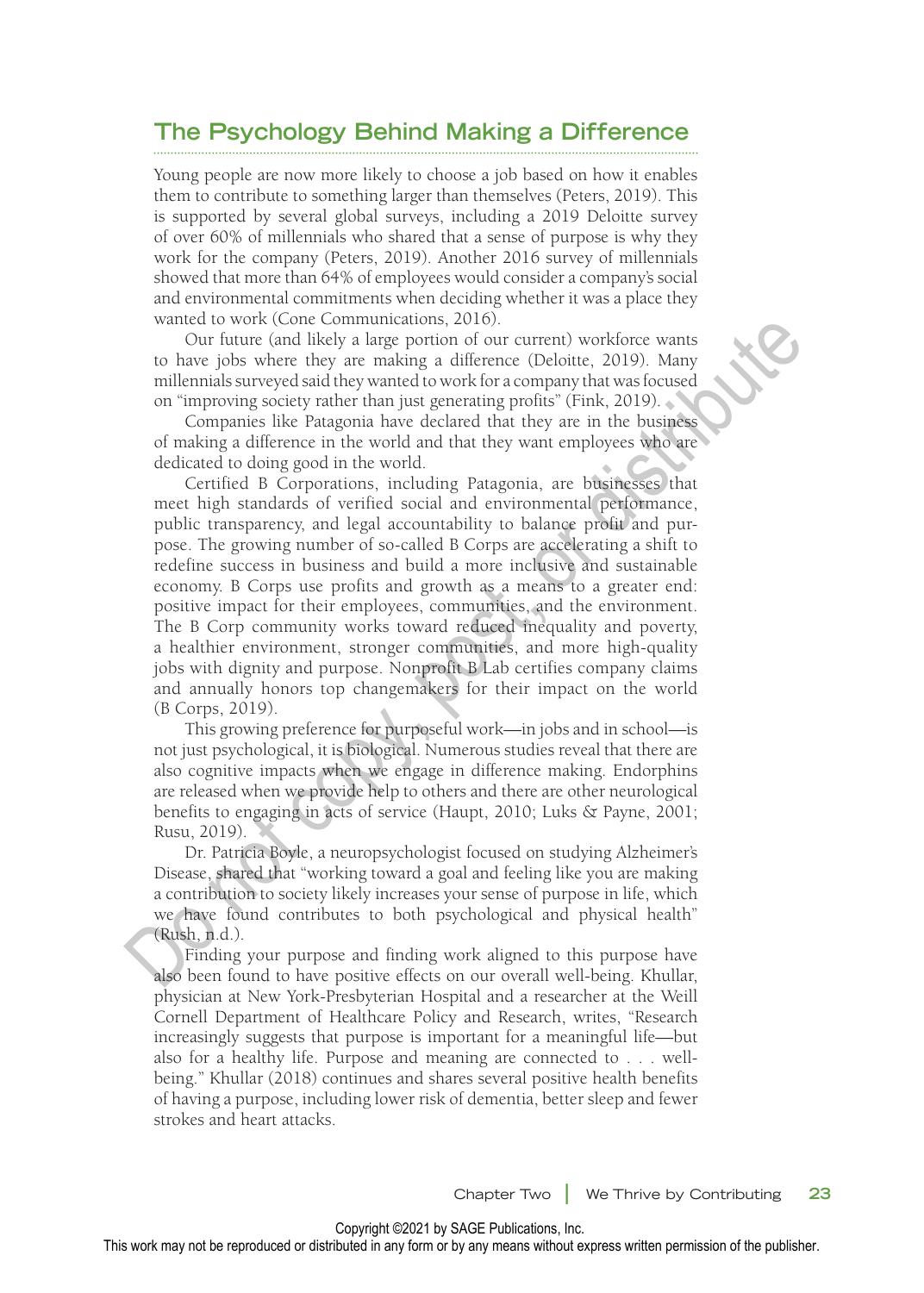In schools, where many students psychologically are struggling due to trauma, biological needs, or other challenges they face, providing them space to find their purpose and enhance their well-being makes sense. A study of 10th graders who randomly were assigned to volunteer weekly showed that after 4 months they had lower levels of inflammation, better cholesterol profiles, and lower body mass index. Students who had the biggest increases in levels of empathy and altruism also had the largest reductions in cardiovascular health risk (Schreier, Schonert-Reichl, & Chen, 2013).

#### **Difference Making Is Easier Than Ever**

In August 2018, Swedish activist Greta Thunberg sat outside Sweden's Parliament holding a simple sign that said "School Strike for Climate." Just over a year later, she had four million social media followers, had mobilized 13 million climate strikers in 30 countries, and was *Time's* Person of the Year.

It was free social media, short-form video, and digital infrastructure for memberships and event planning that helped Thunberg activate leaders like One Stone student Liam Nuepert worldwide. Similarly, the shooting survivors from Marjory Stoneman Douglas High School (featured in Chapter 3) vaulted to national prominence after organizing highly visible gun control events. Both gun control and climate change groups would say they haven't achieved their desired impact yet, but they have changed the national perception—and much faster and more efficiently than was ever possible. **Example 18 SE EXAMPER IS EXAMPER CONTRANT CONSTRANT CONTRANT UNITS CONSULTS (THE AND A magnetized from the later of The later at Constrained State and the later of the later of the later of the later of the later of the l** 

Communication applications like WhatsApp and WeChat make it easier for initiative organizers to communicate nationally and globally. Open tools on sites like Code.org make it easier to learn to code an impact application. AWS Educate makes it fast and free to learn cloud computing technology. It's getting easier to access open source machine learning tools like TensorFlow from Google, PyTorch from Facebook, and Azure from Microsoft. GitHub provides the code needed to power world-class software.

A growing number of commerce platforms make it easier to launch a business: marketplaces like eBay and Etsy; commerce platforms including Shopify, Squarespace, and Weebly; and backed supports like Fulfillment by Amazon. Influencers make real money on YouTube and Instagram.

It's increasingly easy to raise money for a good cause. About \$250 billion in venture capital flowed to startups in 2019—about half internationally. Twice that amount was invested philanthropically in the United States alone.

One illustration of smart money flowing to good ideas is the Emerson Collective, an initiative of Lauren Powell Jobs to transform health, education, media, and spread social justice. In venture capital, Village Capital supports impact-driven, seed-stage startups worldwide. Since 2009, they have worked with more than 1,100 entrepreneurs in 28 countries and invested in 110 startups.

Chole Capital is funding female-led startups taking on big challenges like climate change and nutrition. Whoever you are, wherever you are, it is easier to gain access to the right kind of capital—grants, loans, or impact focused equity—for difference making.

Copyright ©2021 by SAGE Publications, Inc.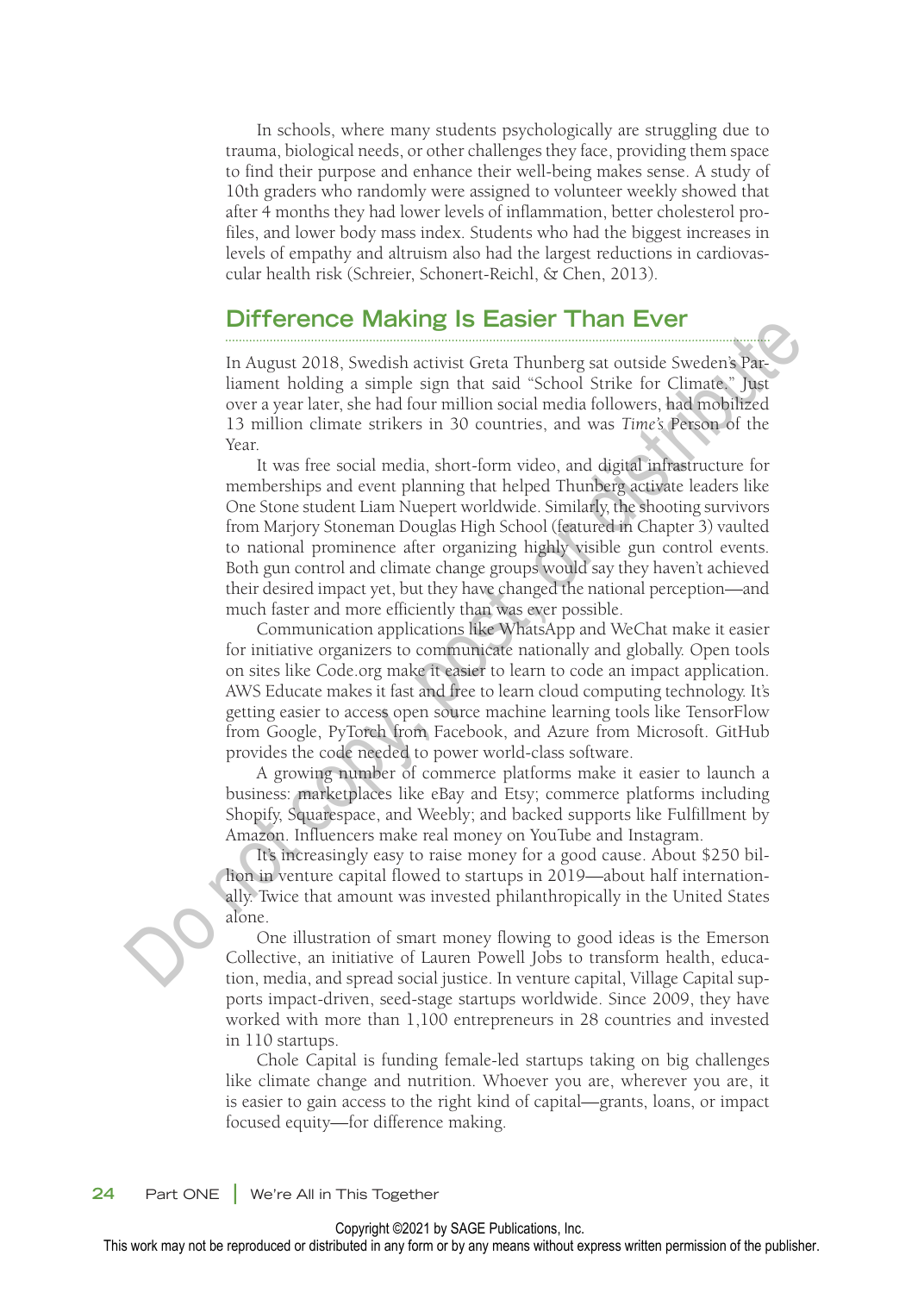These innovations have also made the path to difference faster than ever. The ability to take an emerging idea, share it with the world, get feedback, find followers who support you, and then reach the world all within 24 hours is an unprecedented opportunity more young people ought to be taking advantage of.

# **The Coming Social Economy**

"Humans generally find their place in life through contribution," said Jeff Fray, psychologist and Senior Vice President at the growth platform Gloo, "and it is this desire to contribute that is the massively latent human resource that will drive tomorrow's social economy" (T. Vander Ark, 2019, April 11).

Gig work platforms will continue to surface more opportunities to contribute. Enabled by more participation and outcome data, it will become easier to value contributions in ways beyond clocking time. Measures of delivered value could include the traits that make us uniquely human—care, consideration, creativity, and critical thinking. and it sinks desire to contribute that is the massively latern thram resources<br>one power between the same and the state of the state of the state of the state of the state of the state of the state of the state of the cont

"Measured efficacy will unlock the new social economy," said Fray. "Data will tell the value creation story of how well one person supports the growth of another."

As populations age and as automation eats rule-based jobs, the need and opportunity for the social economy will expand. The social economy will be built on the traits that make us uniquely human—care, compassion, creativity, and critical thinking.

These types of contributions will eventually supersede the weight of an applicant's test scores or their ability to follow a script. Quality of interactions, meaningful relationships, and commitment to a cause will reign as more valuable, both in schools and in the workplace.

"Humans generally find their place in life through contribution," said Jeff Fray, psychologist and SVP at the growth platform Gloo, "and it is this desire to contribute that is the massively latent human resource that will drive tomorrow's social economy."

#### **Grappling With Global Issues at IDEA**

Innovation, Design, Entrepreneurship Academy (IDEA) is a small high school in Dallas focused on social entrepreneurship. Students use design thinking to attack Global Goals for Sustainable Development, identify an area of passion, and learn about how they can make a difference.

IDEA has a strong commitment to learning through internships and mentorship. It has an advisory meeting every morning. Students are supported in choosing an internship.

There are no sports at IDEA, but students lead interest-based clubs for academics.

IDEA operates as a community. There are regular "family meetings" of restorative practices that are student led and support learners in developing conflict resolution skills.

Students appreciate working at their pace and for having personalized options as well as flexible space in the school for learning. One student shared, "Personalized learning is working at your own pace, in a way you can be successful" (Midles, 2019).

The goal is to prepare young innovators to launch an impact-driven business before they graduate.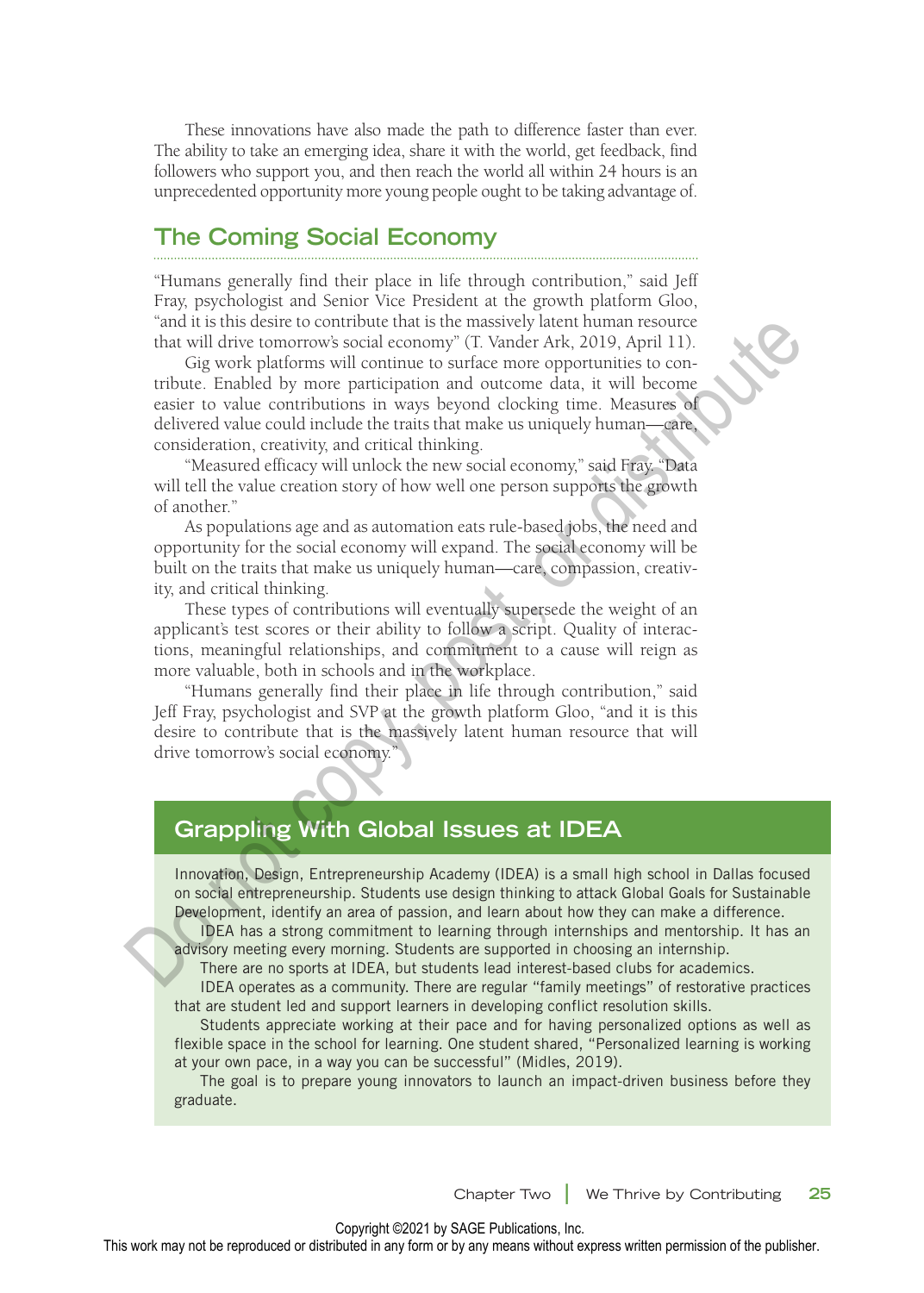Unfortunately, many communities still struggle to gain adequate access to networks, connections, and resources that make this opportunity to make a difference so ripe. Struggling to connect or having a quality device to connect with shouldn't be a barrier in 2020, but for many it is.

#### **Contribution Builds Communities**

Melinda Gates is a leader who has committed her life to making a difference and to creating more access and opportunities for others. Her impetus for dedicating her life to this work might in part be driven by how motivating it is, but it is far more likely that uplifting communities is her driving cause.

She writes in her book *The Moment of Lift: How Empowering Women Changes the World*, "How can we summon a moment of lift for human beings—and especially for women? Because when you lift women up, you lift up humanity" (Gates, 2019, p. 2). She is committed to lifting up the voices and stories, particularly those of women, who are helping their communities around the world.

Like Gates, we have been fortunate and excited to see cities and communities around the world uplifting, gaining hope and viability as a result of individual schools or educational ecosystems choosing to make a difference.

A shift to making a difference in schools doesn't only benefit the students directly; it also can uplift entire communities and groups of people.

Contribution is the innovation economy superpower. By taking on a complicated local problem and delivering value to a community, young people build agency and practice design thinking. It's why Seth Godin frequently says that young people should learn to lead and solve interesting problems.

In places like the rural town of Kearney, Missouri, students are working on projects that benefit their town and local economies. Former Superintendent Bill Nicely wanted to see Kearney be a place to stay and live, not just a place to "get out of." Kearney has been ranked as one of the fastest growing cities in Missouri.

Marion is a small town north of Columbus, Ohio, with a history of manufacturing. When Gary Barber took over as superintendent in Marion in 2012, he listened to the community. He recognized that relational partnerships are critical to community improvement. He formed a design team that included the chamber of commerce, local colleges, and economic development partners. Together they developed new learning goals, including "A Marion City graduate will be responsibly engaged in the community, take initiative and show empathy, be experienced in the community and in leadership roles." They experienced a resurgence as a result of shifting high school priorities to focus on providing more meaning and relevance to high schoolers. New program Global Logistics Pathway leveraged local opportunities and partnerships (Vandeborne & Fujii, 2016). The district, as of spring 2020, has a new design team that is refreshing the portrait of a graduate. and to creating more access and opportunities for others. Her impetius for the by the shout it is four that the by the thy the strate is the twist in the show restriction. Show write is the twist is the twist is the twist

> Communities like Pittsburgh are being reinvigorated by efforts like Remake Learning, a festival of innovative learning practices and contribution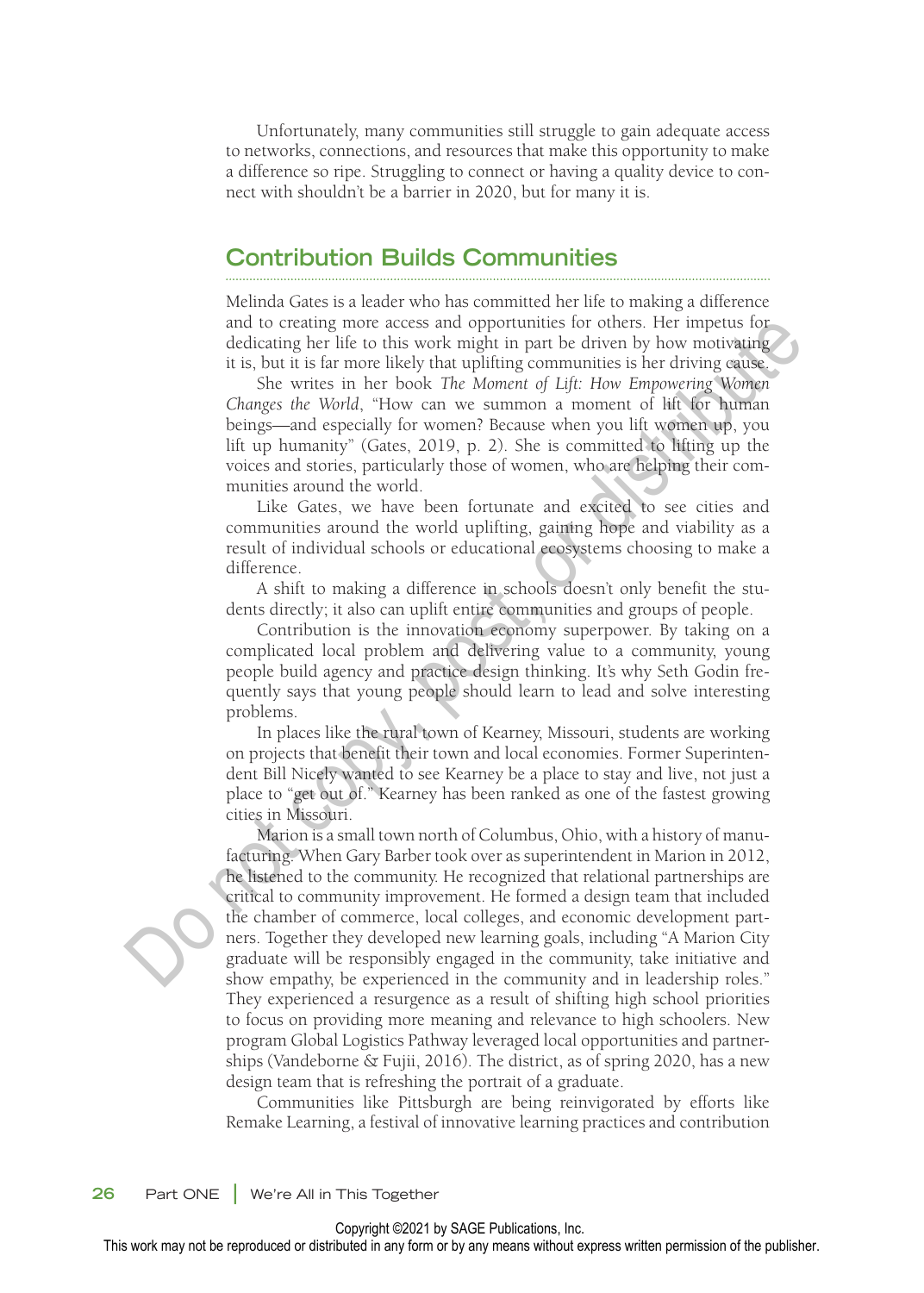of ideas making a difference in the lives of youth in the city. Scott Peck, as quoted by hooks (2018, p. 52), shares: "In and through community is the salvation of the world" (Peck, 1998).

The benefits of contributing to the common good are embedded in wisdom traditions and should be central to education. Not only does it benefit the community, but it's a shortcut to building the most important skills for life.

Ironically, the best preparation for a future full of novelty and complexity is helping young people make a contribution here and now. Rather than focus on what kids might need 15 years in the future, engaging young people in complex problem-solving and delivering value builds agency, collaboration, and subject matter expertise.

, post, con

Chapter Two **|** We Thrive by Contributing **27**

Copyright ©2021 by SAGE Publications, Inc.